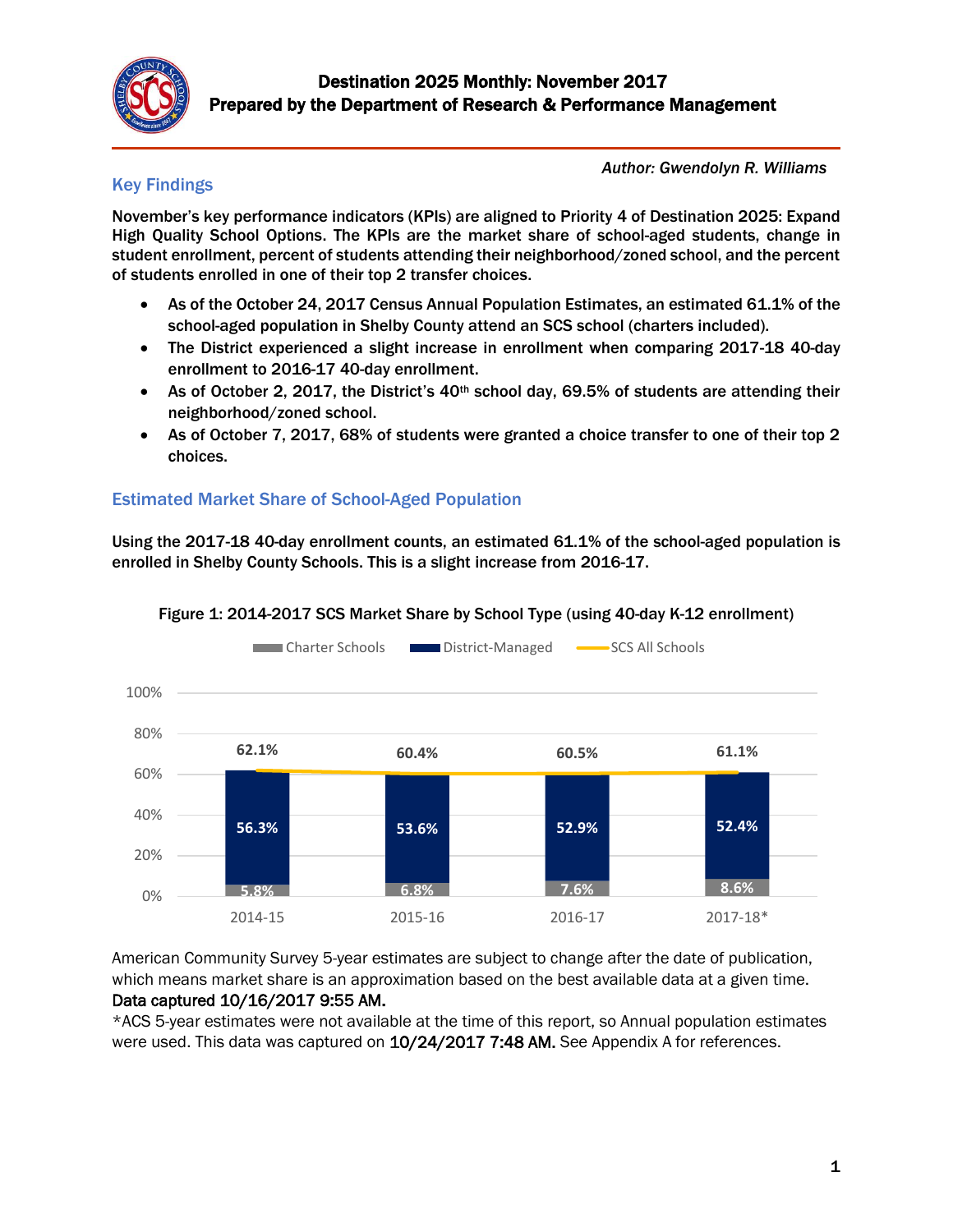

### Change in Student Enrollment Over Time (40-day enrollment counts)

Using October 2, 2017 enrollment counts (40th day), Shelby County Schools experienced a slight increase (+118) in overall enrollment this year from 106,664 to 106,782 (includes charters). The increase may be attributed to the charter school sector. Over the past four years, district-managed schools have experienced an annual decrease in enrollment, while the charter school sector's enrollment has increased annually. See Appendices B and C for a list of schools with the highest and lowest enrollment percentage changes.



#### Figure 2: SCS Overall Change in K-12, 40-day Enrollment Over Time

Though overall enrollment counts decreased for District-managed schools, District-managed middle schools experienced an increase in student enrollment in 2017-18 compared to 2016-17.





# SCS District-Managed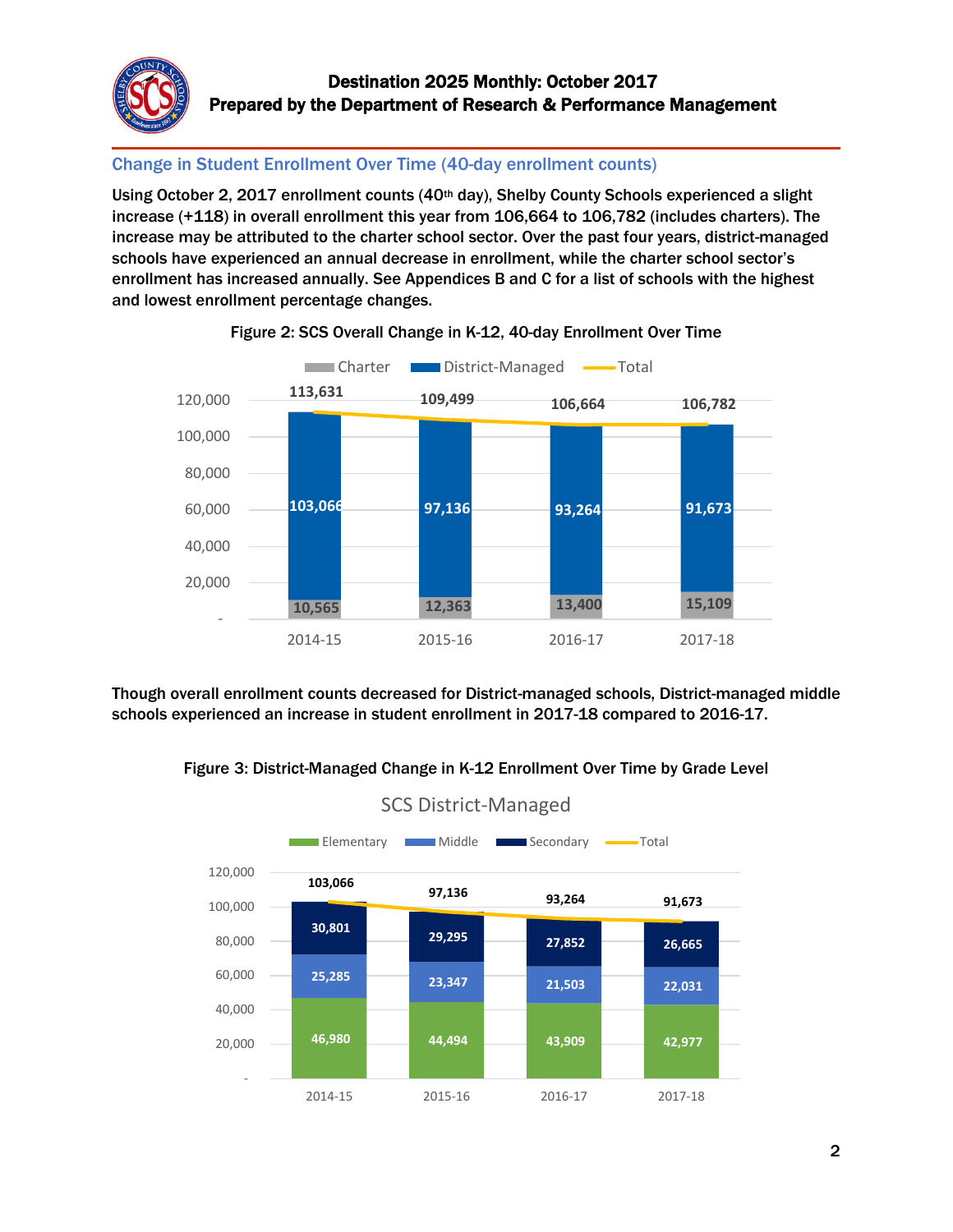

The charter sector's enrollment has increased each year overall, and in each grade level from 2014-15 to the 2017-18 school year when comparing 40-day enrollment counts.



### Figure 4: Charter Sector Change in K-12 Enrollment Over Time by Grade Level

### **School Choice**

As of October 2, 2017 (40<sup>th</sup> school day), 69.5% of students in the District are attending their neighborhood/zoned school for 2017-18 compared to 69.4% in 2016-17. There was an increase in the percentage of students enrolled in charter schools, and a slight increase in the percentage of students enrolled as an optional transfer student. There was a slight decrease in the percentage of students who are attending a school as a general choice transfer student and the percentage of students zoned to and attending an optional school.



Figure 5: School Choice 2016-17 and 2017-18 Comparisons (40-day enrollment)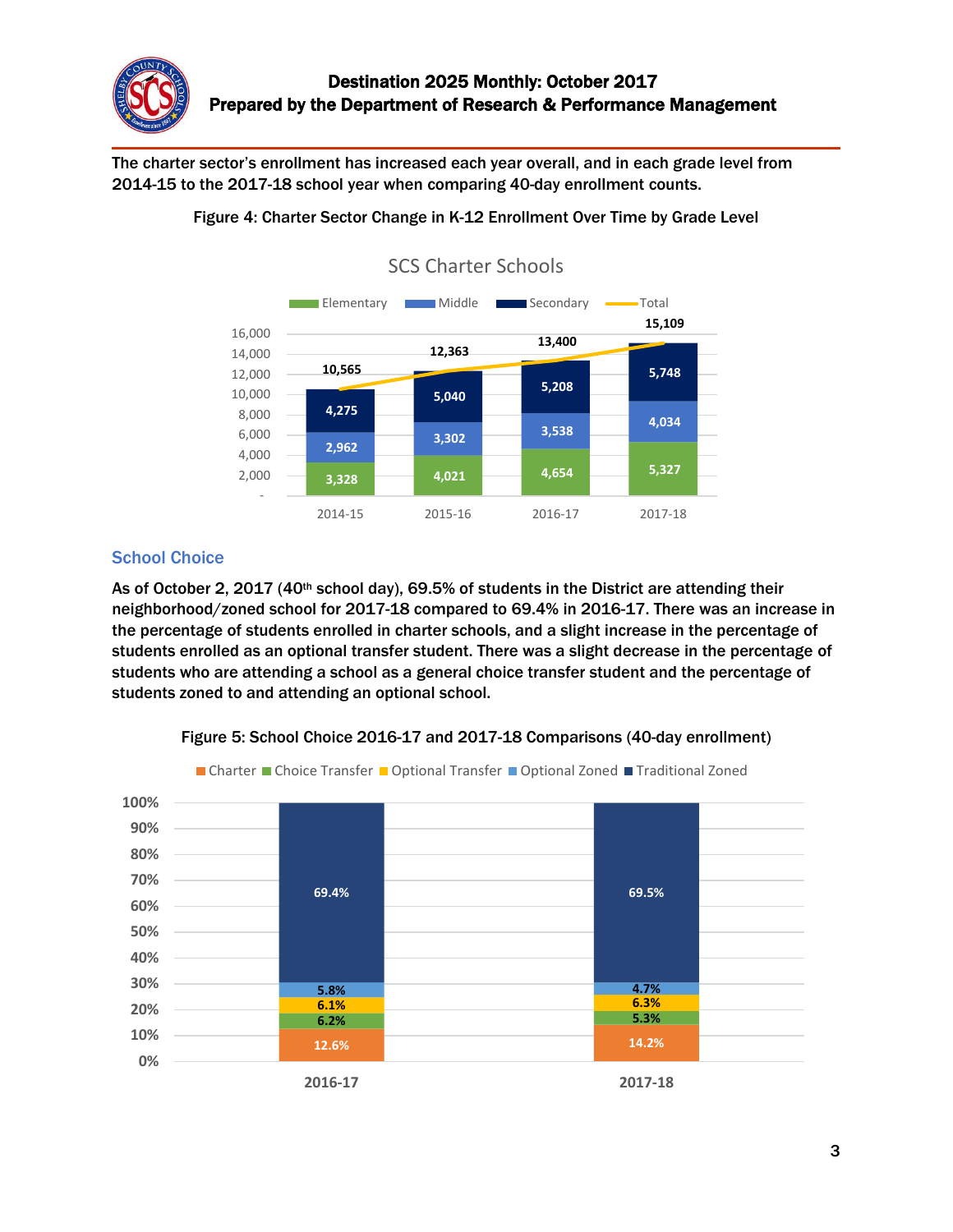

Elementary schools have a higher percentage of students attending their traditional zoned school compared to the other grade levels for both 2016-17 and 2017-18, using 40-day enrollment counts.



#### Figure 6: School Choice 2016-17 and 2017-18 Comparison by Grade Level (40-day enrollment)

Note: For 2016-17, the optional student lists (transfers and zoned) and choice transfer student lists were obtained at the end of the school year. To compare with similar timed enrollment, the 40-day enrollment numbers were used to calculate percentages for both the 2016-17 and 2017-18 school year. For 2017-18, the optional student lists and choice transfer lists were obtained in October, shortly after the 40th day.

### General Choice Transfer

Each year, families that participate in the General Choice Transfer process are given the opportunity to identify their top two school choices when applying online. Sixty-eight percent (68%) of students who applied were approved for one of their top two choices for the 2017-18 school year. A total of 2,548 students were denied a choice transfer. Of those, 2,050 (80.5%) are currently enrolled in an SCS school.

| Table 1. 2017-10 Gelleral Choice Transfer Summary |                                                           |  |  |  |
|---------------------------------------------------|-----------------------------------------------------------|--|--|--|
| 10.521                                            | Total number of choice transfer seats in the District     |  |  |  |
| 8.318                                             | Number of students who applied for a choice transfer      |  |  |  |
| 5.628                                             | Number of students granted a choice transfer for 2017-18  |  |  |  |
|                                                   |                                                           |  |  |  |
| 67.7%                                             | Percent of students granted a choice transfer for 2017-18 |  |  |  |

#### Table 1: 2017-18 General Choice Transfer Summary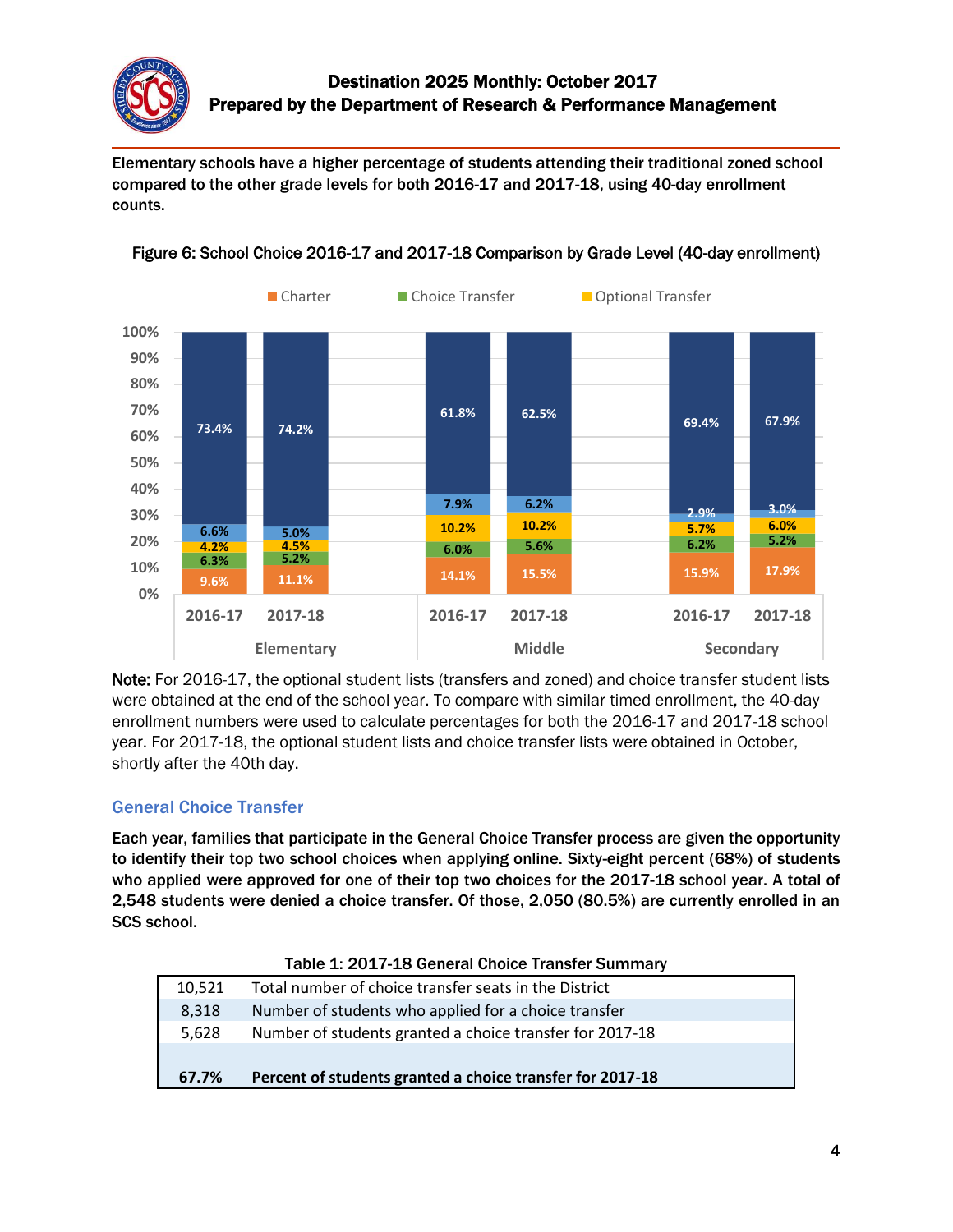

| Table 2: 2017-18 General Choice Transfer Denied/Waitlist Summary |                                                                                       |  |  |  |  |
|------------------------------------------------------------------|---------------------------------------------------------------------------------------|--|--|--|--|
| 142                                                              | Student applications withdrawn (many were accepted into an optional<br>program)       |  |  |  |  |
| 2,548                                                            | Number of students denied a choice transfer for 2017-18                               |  |  |  |  |
| 2,050                                                            | Number of students denied a choice transfer and remained with the<br>district         |  |  |  |  |
| 80.5%                                                            | Percent of students denied a choice transfer and remained with the<br><b>District</b> |  |  |  |  |

#### Table 2: 2017-18 General Choice Transfer Denied/Waitlist Summary

#### Recommendations

As the District continues to compete with Municipal school districts, private schools, and State-run charter schools, we must enhance our communication with parents about school choice, look at the types of schools in our portfolio and work to offer new models that are in demand, and work to increase the number of seats at our high performing optional schools and/or choice transfer schools.

The School Performance Framework, which will go live in early 2018, will allow parents to view academic growth, academic achievement, college & career readiness, and school climate information 24/7 on our website. Schools will be able to add highlights about their school and list extracurricular activities and other academic programs that may make their school stand out on the school profile which will include the school performance information.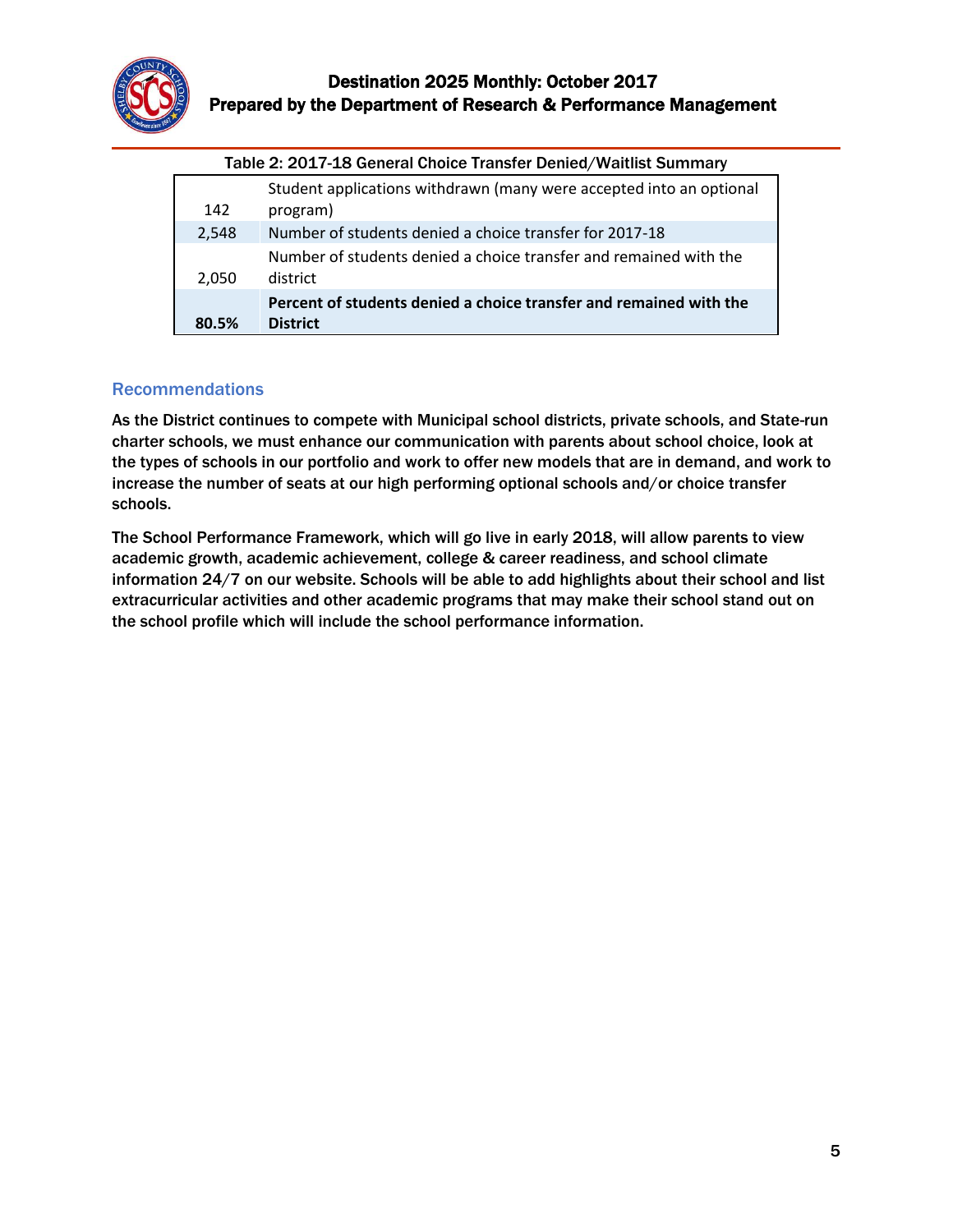

### Strategic Regional Analysis Introduction

This year, Strategy & Performance Management will publish its first Strategic Regional Analysis (SRA). The SRA will be a key planning document that supports priority 4 of Destination 2025, to expand high-quality options. The document details the current state of enrollment, capacity/utilization, school choice, advanced academic options, school focus (STEM, Arts, etc.), and school performance by region. The findings in the report (factual, quantitative data), will allow us to identify gaps in each area that may require intervention by the District. This document is meant to assist District administrators and District partners in planning for new schools, school restructures, and school closures.

#### Regions

For the purposes of collaborating and data sharing with the City of Memphis in its ongoing city-wide planning efforts, SCS sought to align district sub-regions closely with the planning districts used by the City. City districts were altered for the purposes of SCS planning when locations of schools, school zones, or residents dictated an altered sub-region boundary. Additionally, the City's districts only include the City of Memphis, so sub-regions were added for the unincorporated portions of the county included in SCS boundaries. This report will mainly report on the larger regions identified below: Central City W, Central City E, East, North, Rural, Southeast, and Southwest. The map on the following page displays the regions and sub-regions that make up each larger region.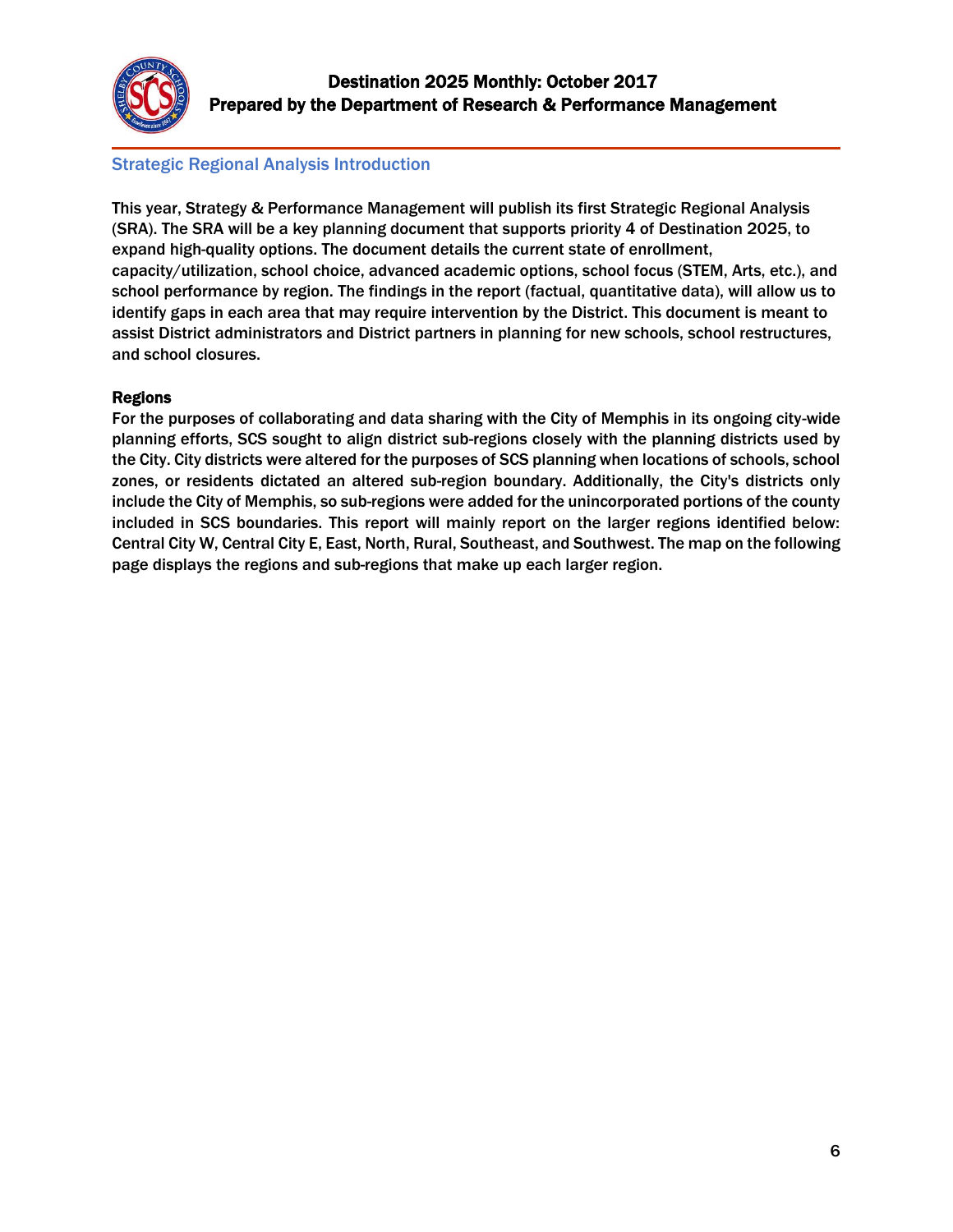

## Destination 2025 Monthly: October 2017 Prepared by the Department of Research & Performance Management

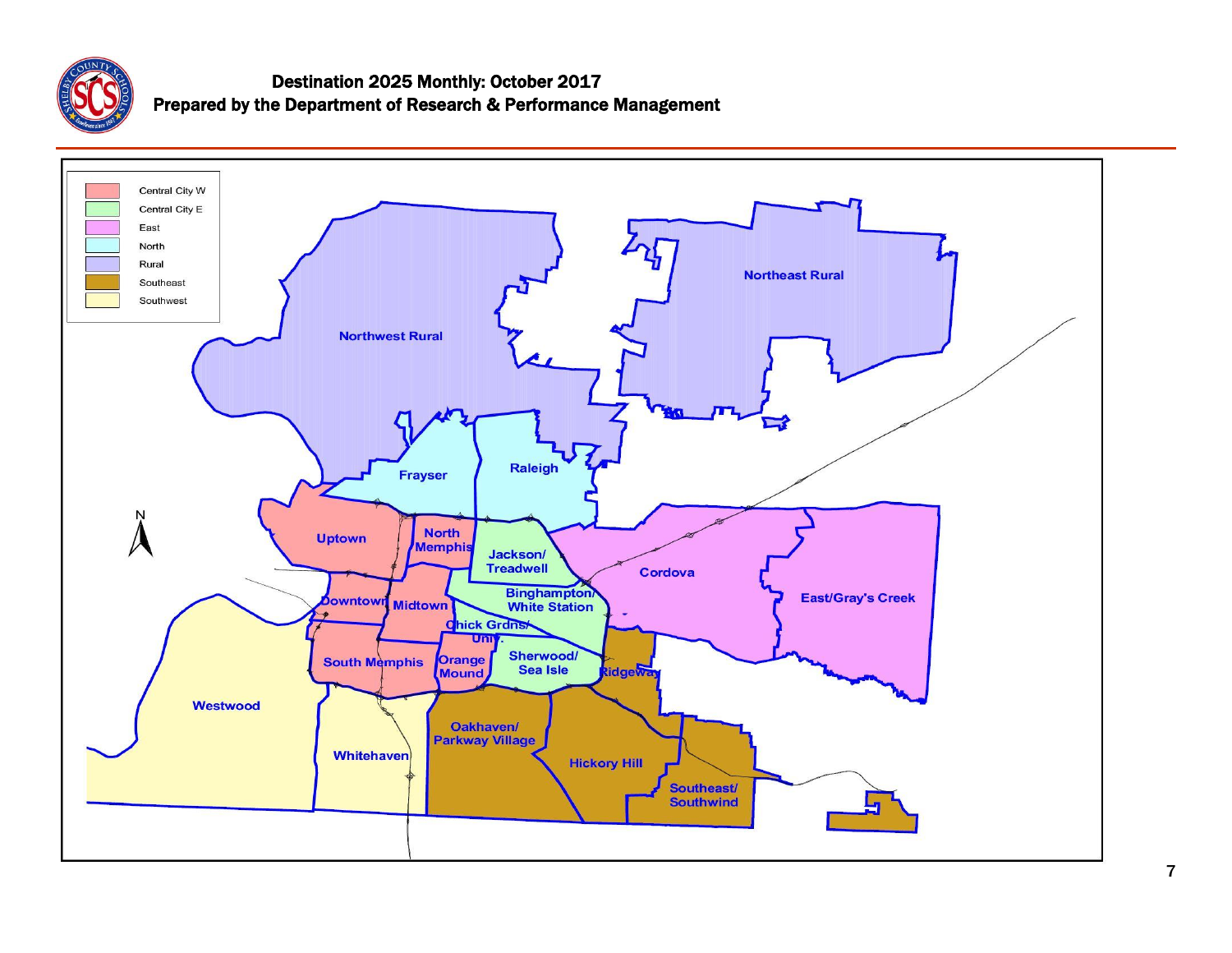

## Appendix A: Census Data References

| Surve<br>$\mathbf{y}$<br>Year | <b>Used with SCS</b><br>40-day |                                                                                                                                              |                                                                   | <b>Date</b>       |
|-------------------------------|--------------------------------|----------------------------------------------------------------------------------------------------------------------------------------------|-------------------------------------------------------------------|-------------------|
|                               | <b>Enrollment Year</b>         | <b>Description</b>                                                                                                                           | <b>Link</b>                                                       | <b>Downloaded</b> |
|                               |                                | <b>ACS Demographic and Housing</b><br>Estimates, 2009-2013 ACS 5-year                                                                        |                                                                   |                   |
|                               |                                | Estimates                                                                                                                                    | https://factfinder.census.gov/bkmk/table/1.0/en/ACS/13 5YR/DP05/0 |                   |
| 2013                          | 2014-15                        | Shelby County, Tennessee                                                                                                                     | 500000US47157                                                     | 10/16/2017        |
|                               |                                | <b>ACS Demographic and Housing</b><br>Estimates, 2010-2014 ACS 5-year                                                                        |                                                                   |                   |
|                               |                                | Estimates                                                                                                                                    | https://factfinder.census.gov/bkmk/table/1.0/en/ACS/14 5YR/DP05/0 |                   |
| 2014                          | 2015-16                        | Shelby County, Tennessee                                                                                                                     | 500000US47157                                                     | 10/16/2017        |
|                               |                                | <b>ACS Demographic and Housing</b><br>Estimates, 2011-2015 ACS 5-year<br>Estimates                                                           | https://factfinder.census.gov/bkmk/table/1.0/en/ACS/15 5YR/DP05/0 |                   |
| 2015                          | 2016-17                        | Shelby County, Tennessee                                                                                                                     | 500000US47157                                                     | 10/16/2017        |
|                               |                                | Annual Estimates of the Resident<br>Population for Selected Age Groups<br>by Sex for the United States, States,<br>Counties, and Puerto Rico |                                                                   |                   |
|                               |                                | <b>Commonwealth and Municipios:</b>                                                                                                          |                                                                   |                   |
|                               |                                | April 1, 2010 to July 1, 2016                                                                                                                | https://factfinder.census.gov/bkmk/table/1.0/en/PEP/2016/PEPAGESE |                   |
| 2016                          | 2017-18                        | Shelby County, Tennessee                                                                                                                     | X/0500000US47157                                                  | 10/24/2017        |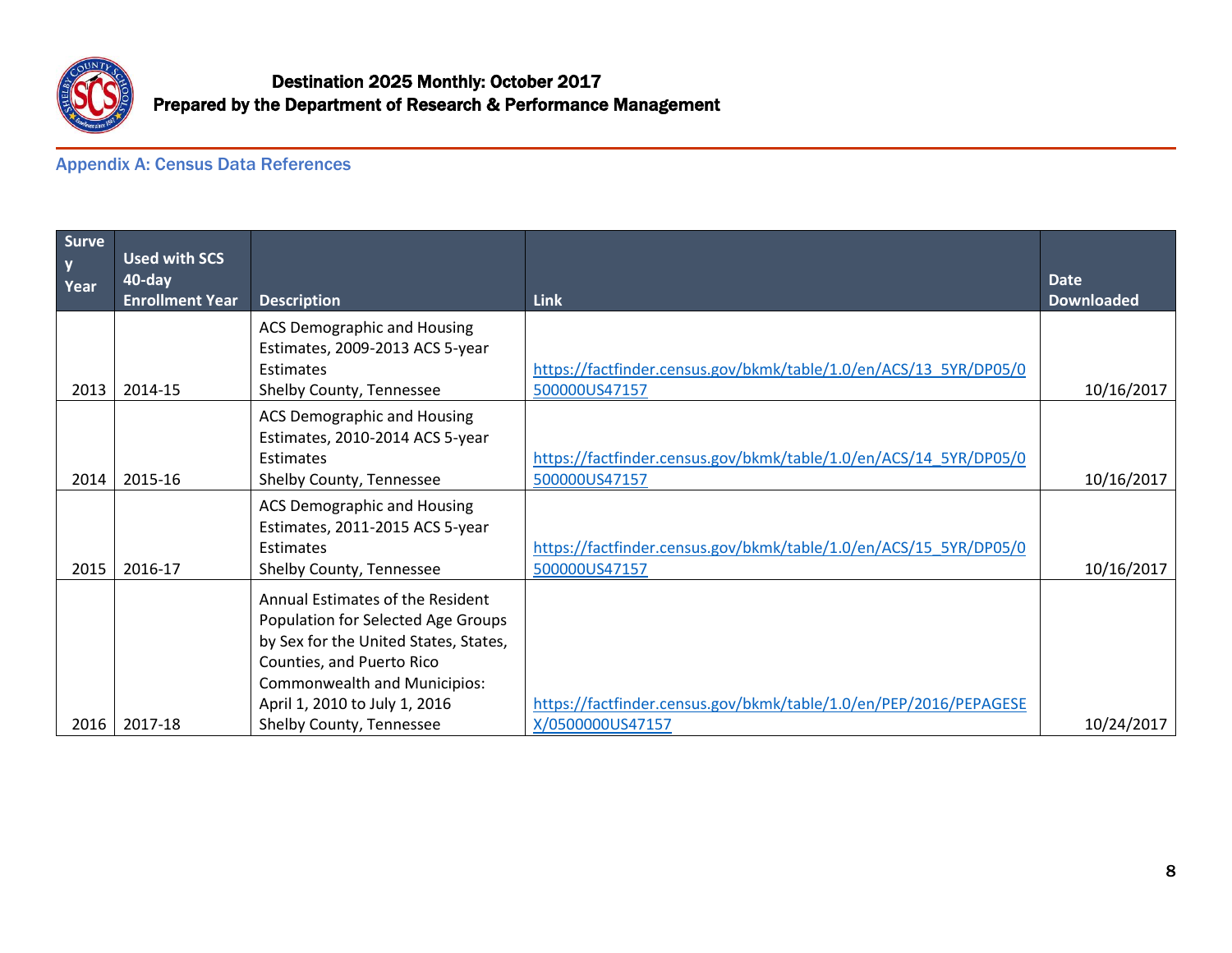

Appendix B: 2017-18 schools with the highest percentage increase in enrollment using 40-day counts.

Alternative schools were not included in the ranking for this chart.

|                  | Grade Level School Type | <b>School Name</b>                               | 2016-17 K-12 | 2017-18 K-12 | <b>Enrollment Change</b>                                    | Percentage    |
|------------------|-------------------------|--------------------------------------------------|--------------|--------------|-------------------------------------------------------------|---------------|
|                  |                         |                                                  |              |              | 40-day Enrollment   40-day Enrollment   (2017-18 - 2016-17) | <b>Change</b> |
| Middle           | С                       | Memphis Business Academy                         | 378          | 450          | 72                                                          | 19.0%         |
| Middle           | C                       | Memphis Grizzlies Preparatory Charter School     | 272          | 326          | 54                                                          | 19.9%         |
| Middle           | R                       | Douglass K8                                      | 351          | 422          | 71                                                          | 20.2%         |
| Elementary $ R$  |                         | <b>Bruce Elementary</b>                          | 364          | 442          | 78                                                          | 21.4%         |
| Elementary $ R$  |                         | <b>Vollentine Elementary</b>                     | 259          | 315          | 56                                                          | 21.6%         |
| Elementary $ C $ |                         | Aurora Collegiate Academy                        | 277          | 337          | 60                                                          | 21.7%         |
| Elementary $ R$  |                         | Magnolia Elementary                              | 235          | 290          | 55                                                          | 23.4%         |
| Middle           | R                       | Cummings K8                                      | 416          | 517          | 101                                                         | 24.3%         |
| Secondary        | С                       | Freedom Preparatory Academy-Charter School       | 635          | 791          | 156                                                         | 24.6%         |
| Elementary $ C $ |                         | <b>Vision Prep</b>                               | 229          | 288          | 59                                                          | 25.8%         |
| Middle           | С                       | KIPP Memphis Collegiate Middle School            | 265          | 341          | 76                                                          | 28.7%         |
| Middle           | C                       | Memphis Rise Academy                             | 332          | 439          | 107                                                         | 32.2%         |
| Elementary $ C $ |                         | Power Center Academy Elementary School           | 396          | 534          | 138                                                         | 34.8%         |
| Elementary C     |                         | Leadership Preparatory Charter School            | 129          | 196          | 67                                                          | 51.9%         |
| Secondary        | C                       | DuBois High School of Leadership & Public Policy | 92           | 143          | 51                                                          | 55.4%         |
| Elementary C     |                         | Memphis STEM Academy                             | 75           | 122          | 47                                                          | 62.7%         |
| Elementary $ C $ |                         | Aspire East Academy                              | 105          | 186          | 81                                                          | 77.1%         |
| Middle           | С                       | <b>Nexus STEM Academy</b>                        | 99           | 201          | 102                                                         | 103.0%        |
| Elementary $ C $ |                         | Freedom Preparatory Academy Elementary School    | 56           | 207          | 151                                                         | 269.6%        |